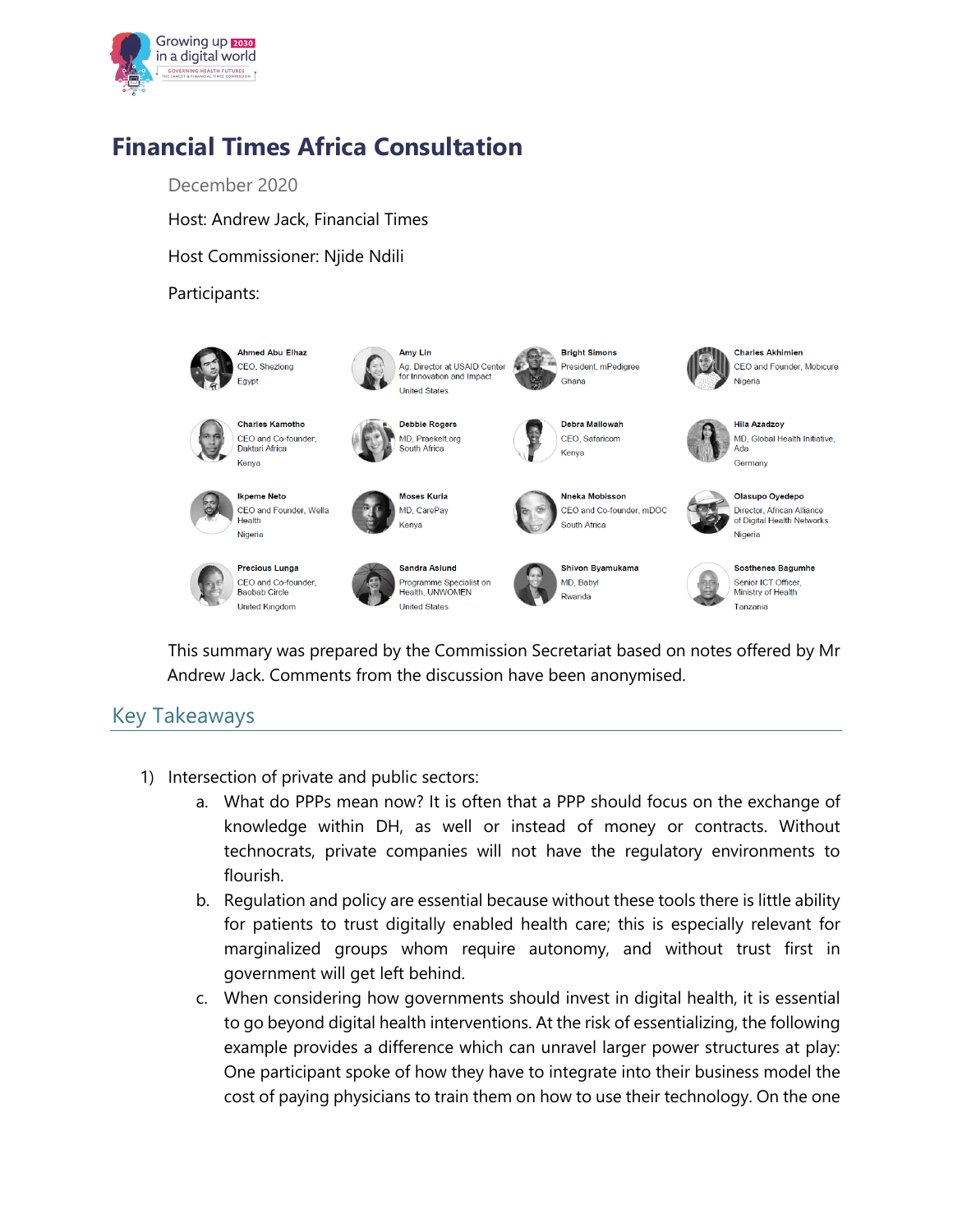

hand, to them, this is not ideal. On the other hand, this makes sense when working for a public health care system that has not paid the physicians in the past 7 months. In this situation, digital health becomes hard to be realized in the private sector with these overhead costs. This example can also extend to a lack of electricity in health settings, etc.

- i. In terms of larger power structures, what is at stake in this construction is: i) a culturally 'sanitized' Euro-American centric notions of how a return on investment should be realized; ii) colonial legacies of underfunded health systems, and iii) a lack of ability for private, public, and philanthropic sectors to implement horizontal programs.
- 2) The role of the private sector
	- a. Take the first step initiating public sector engagement.
	- b. Through the use of digital, private sector actors claim that there is increased trust
- 3) The role of the public sector
	- a. Build ICT Ministry capacity.
	- b. Provide regulation which ensures donor provision of sustainability, or funding for the government to build ICT capacity which will make the intervention sustainable (Tanzanian model).
	- c. Some suggested that Mpesa is a good model for digital health in Africa. This requires several characteristics. i) Fostering an innovation 'sandbox' whereby governments work to coordinate and promote interoperability between innovations. ii) Focusing on long term investments, approaching investment horizontally and not only vertically. (Note the difference in investment temporalities between finance and health care sectors which may serve as a rate limiting step here).
- 4) Analysis, critical viewpoints and open questions
	- a. A participant noted how we need to stop calling it digital health, and start calling it increased access to health care enabled through digital technology.
	- b. There was consensus that the COVID-19 pandemic has strengthened the role of digital health, and participants suggested that it also expanded the role of health from beyond the clinic to other features of public health. More critically, one participant astutely noted that, while it has advanced digital health, we need to be cautious of how many of these solutions are here to stay? In other words, beyond this particular event, we may not need many of the specifics of COVID-19 technologies in non-pandemic times, and that is often overlooked in the currently large investments being made.
	- c. There is a tension between the role of the private sector in wanting to put in the newest innovation, but inevitably generating a digital divide. For example, one attendee spoke of how, in a hospital which only had one room with internet, they built a telemedicine consultation centre. Of interest here is the question of which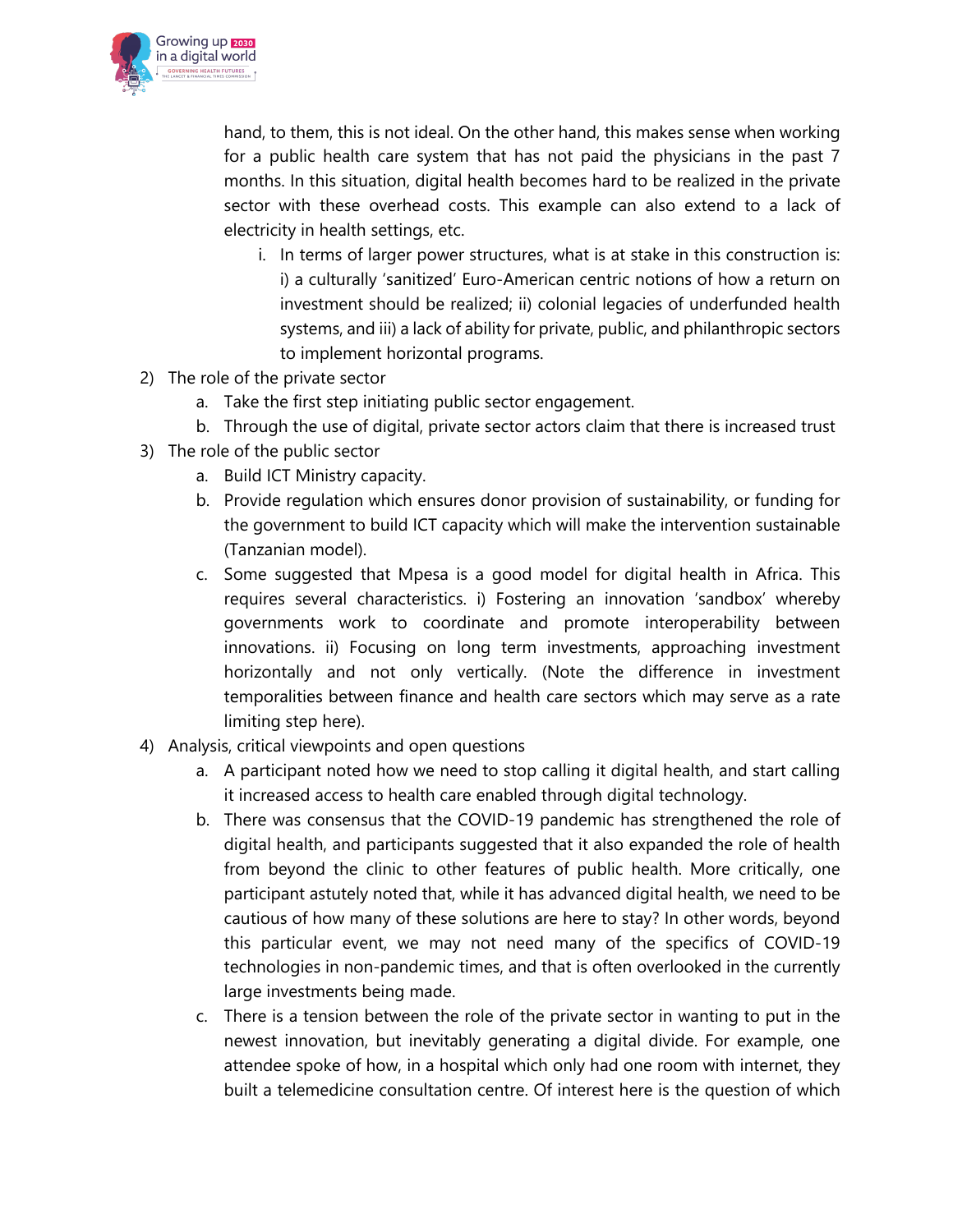

socioeconomic groups in the area where a hospital only has one room with internet might have access to these services. The 'digital divide' is not just about increasing access to services overall, but increasing them in an equitable way.

- d. Digital technologies are extremely gendered (says US development organization) and it is important to build out the patriarchy by building feminism into implementation design.
- e. A US development organization, and others echoed similarly, how these organizations are looking to learn from youth to support the goals of their products. The tokenism and one sidedness of this approach must be noted. While many organizations claim that they want to make youth 'true partners' there is no tangibility to what 'true' or 'partner' or 'equal' means and values are often revealed through the explicit stating of actors like this in that they wish to *"use"* youth to increase "free market economics."

## Detailed Discussion (quasi verbatim)

- What is a Lancet Commission? They usually look at medical issues, but this commission is looking at the governance of digital health. Specifically, those which do not get access to health care and the role that digital health can play in that.
- This is the first time that FT and Lancet have done a commission to focus on digital health, technologies to accelerate UHC. The focus is on children, young people, and LMICs. During the deliberations there are issues around data, governance, and infrastructure, and the tendency is to focus on developed countries and the systems that exist there. The Commission has done a good job of bringing forward the opportunities that exist within Africa. Out of the 20 youngest countries, 19 are in Africa. There is a lot of room to do something with young people and young companies. There is a focus on data rights: individual or societal? Human rights. UHC. There are so many areas to be covered, especially because it is a new area, and with COVID we know there are huge potentials to leverage digital technology.
- In recent years, digital technologies and advances in AI and data have unlocked several innovations in health care, which have ultimately led to improved health outcomes. Private-sector actors are looking to achieve UHC goals, and technology is one of the main levers to improve delivery systems, while ensuring that quality is not compromised. The pandemic helped to highlight how accessible technology is. Advances in telemedicine have helped to improve delivery but also acceptability from the users as well, because it is a valid option users are open to. Even though the pandemic is destructive, it has provided a platform to leapfrog the use of technology and improve health outcomes on the continent.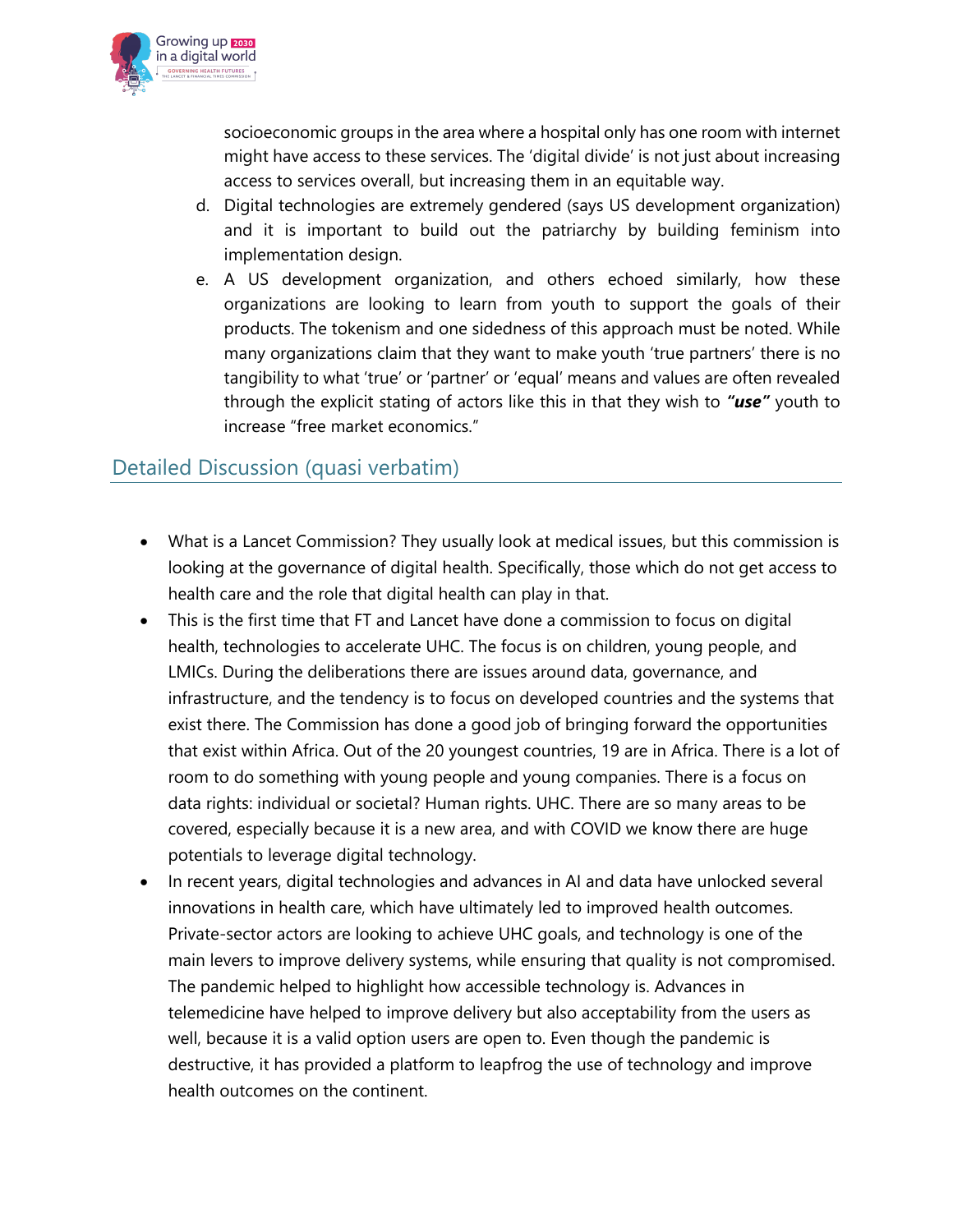

- To think about use cases, the global management sector has seen the following for patients: self-management care, monitoring, digital health acceleration; for health providers: telemedicine, training, and other technologies which help to support areas that have been underserved due to limited resources; and for governments: tracing and emergency cooperation, workforce management, supply chain management to ensure there is minimal stock, there are so many different use cases.
- We see many examples of mobile money across Africa. We are hoping that the initiatives we see today will help us to improve equity, so that no one is left behind, regardless of the basis of age, gender, and the things that we see today. We should talk about the impacts and potentials to help us achieve UHC, but also what are the core enablers to help us stimulate this innovation so that we are able to achieve UHC in a fair and acceptable manner.
- The private telecom sector in certain African countries has in the past partnered with various organizations. What they are looking at is unlocking the delivery of affordable, accessible and quality healthcare, and putting this in the hands of everyone, as well as looking at that from a digital health perspective.
- At the onset of mobile money (such as M-Pesa), financial inclusion was below the 20% mark in Kenya. Due to M-Pesa it is now at 9 out of every 10 Kenyans. For 90% we are shifting from not just talking about inclusion, but going into financial health. When telecommunications providers look at what they did with Mpesa, their provocation is how do they deliver, how do they leverage technology to make a fundamental difference in health care. Kenya is seriously under indexed in terms of doctors to patients. 8 out of 10 lack access to health care. From a telecommunications perspective, they want to understand how to make a fundamental difference in that space in digital health.
- Some non-profit organisations are focusing on using simple technologies such as SMS, USSD, to connect patients to improve health and health outcomes. Patients are supported with information that help them to care for themselves to go to the right services at the right time. Health professionals are assisted with training support. From health workers and patients national departments of health get critical information on how the healthy system works. This allows things to reach a very large scale. One such project helps 80% of mothers giving birth in South Africa each year, and 33000 nurses are connected through that program. COVID-19 has been an accelerator for DH, and non-profit actors have been able to launch programs to provide information and prevent misinformation, which have even taken up by WHO globally for WhatsApp and messaging, and have been rolled out to other ministries of health in Africa. It provides information as well as allows them to check their risk for COVID-19. That is provided to the national health ministries. It has been amazing to see how quickly people have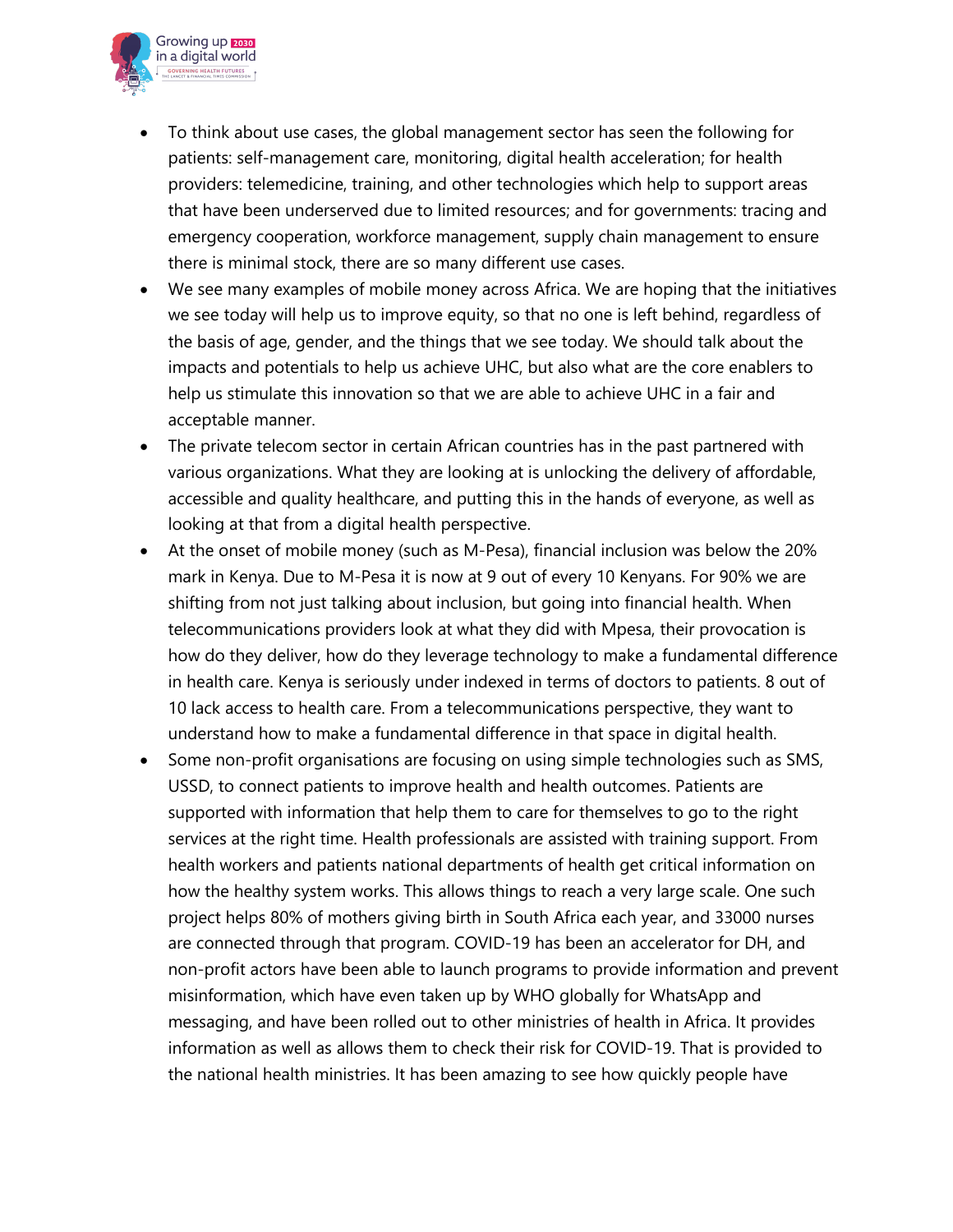

adopted digital services in the time of COVID-19. There has been a shift from resistance to willingness to adopt technologies.

- Over the last few months the importance of PH actors has dramatically accelerated. The social ramifications have been quite extensive. The clinical management has not been as pronounced as other types of crisis. So the government sector has had an important place much more than other epidemics. The technologies that come to the fore are then not only clinical management. That has been important.
- According to practicing physicians, patients with non-communicable diseases are faring poorly at government hospitals. This was happening at progressively younger ages. We are finding that adults in late teens are developing high BP. Medical practitioners have started to be able to bridge the gap. Some are able to provide counselling online to the youth in two slums. Digital health tools should respect youth privacy so that they should know who they are, where they are headed, so that they can take charge of their lives. Privacy is the right to choose ones thoughts and feelings and whom to share them with or not to share them at all.
- Global health initiatives have developed a symptom assessment technology, to come up with a solution for people to understand and manage their health. It is now possible to input symptoms into a Q and A format that are processed by an accurate and complete medical reasoning engine. Such innovations can be leveraged to increase overall access, especially in settings where medical resources are scarce. With COVID-19 the importance of leveraging resources is even more critical. Such technology is a digital front door to primary health care. Personalized health assessments help to determine what to do empower individuals. Overall the aim is to accelerate health care and make it more affordable, and also more accessible.
- It is also important to think about how mobile technology can connect people to health care technology. Mobile technology makes health care payments transparent and predictable, by integrating three parties, the payers, providers, and users. This creates a trust which ultimately lowers the overall cost of care. COVID has accelerated this. We need to use more money more efficiently within health care. This is why we need digital technology. That is the key to getting to UHC.
- Methodologies, data, and tech can be leveraged for people living with chronic health needs as well as short-term health needs. Digital health social enterprises are focusing on lifestyle changes that will provide an impact upon people's health. They have been able to demonstrate improvement in self efficacy i.e. an individual's belief that changing their behaviour is necessary to improve health outcomes. The power of digital can be seen when trust is built with users by providing convenient, non-judgemental access.
- The best way to use technology is to make sure that each time we deploy or use technology, it is contextual and that it is fit for purpose. Long term decisions, or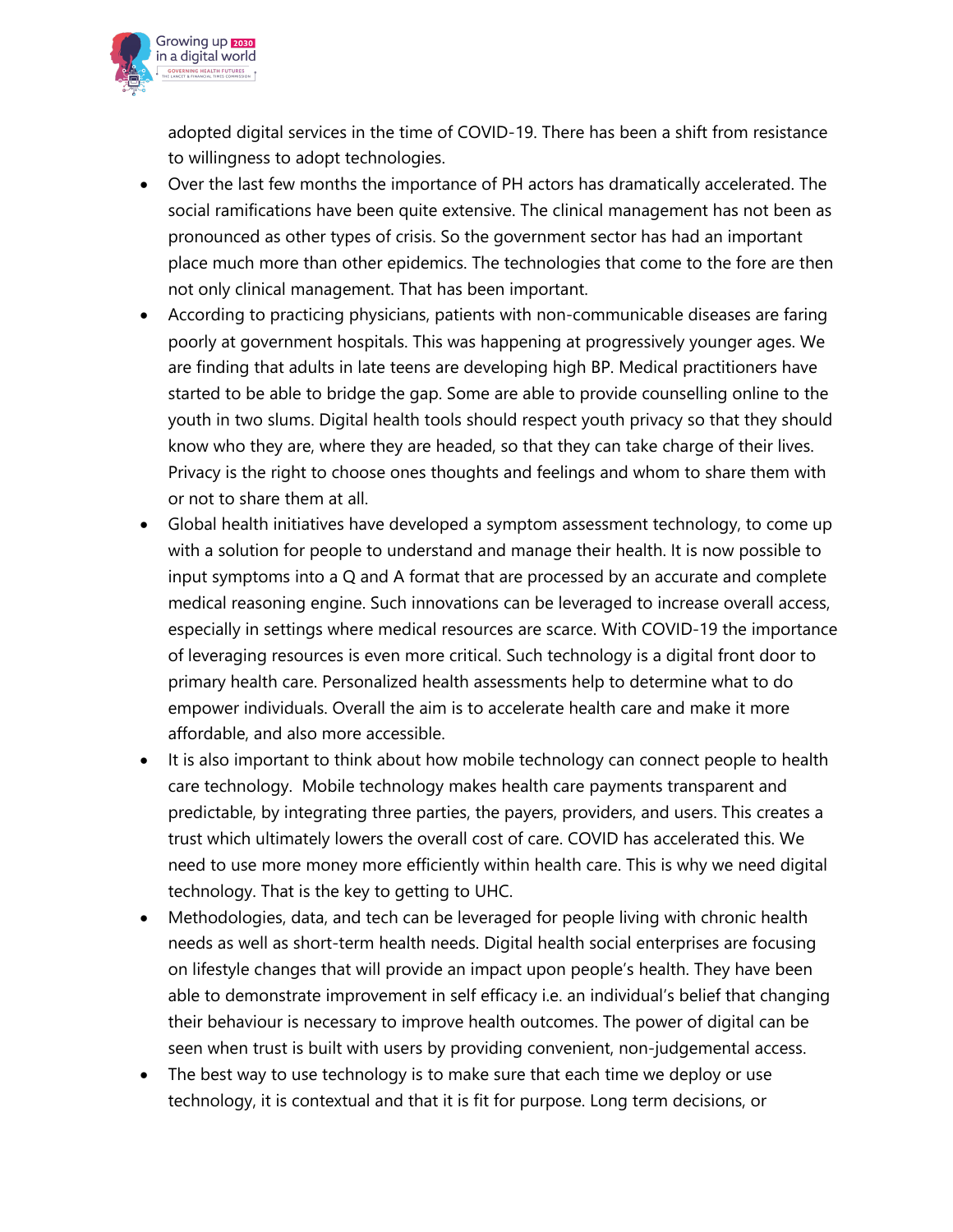

decisions that have a long term impact, should not be made because of a temporary situation like COVD. Technologies ought not to be COVID specific, they will not be relevant after the pandemic is over.

- The challenge is using not using digital health technologies efficiently, but the capacity of caregivers, the capacity of the people receiving care. It is the capacity and the lack of information.
- Individuals coming from most developing countries are receiving support from international development areas. As far as the 1980s-90s, most initiatives were fragmented in such a way that there are very few scaled. So come countries came to the approach that they have to initiate a digital health strategy, which is a document that guides the initiatives in the country. But the digital requirements of the entire country are not clear.
- It is also important to ask how we can improve health outcomes through digital technologies in the patriarchal world that we live in. Any innovations need to consider the gender inequality in which they will operate, and bring in young women and girls into the planning, development, and implementation. There is gender inequality in terms of access to health and information. But there is also a digital gender divide. Boys are more likely to have a mobile phone. Boys are more likely to have smart phones and have more access to information. In instances where young women have access to platforms, even though they have access, and read about reproductive health, relationships, etcetera, they do not act on this information because there is no trust, there is a fear of stigma, there is a fear of discrimination. They know about these things but they do not rust them.
- In countries like Kenya, Ghana, and Malawi, UN Women has equipped and empowered activists with knowledge, who themselves started platforms and spoke about communities where health information is not isolated to individuals. These women could engage with communities, doctors, lawyers, policy makers. The respondents said that they have daily contact with their peers through WhatsApp groups, which is a very simple tool. We need to bring these people to the centre of the intervention, young women and girls at the centre of the gender divide. Have them at the table for interventions that concern their own health.
- From a market-based approach, how do we reach youth where they are and how they like to engage? One area has been human centred design to better understand where youth are online and how they are engaging with content. It focuses on providing reproductive health information to teens and young people in an informative and engaging format, such as avatars and other gamification, in case for people which would otherwise not be able to receive access.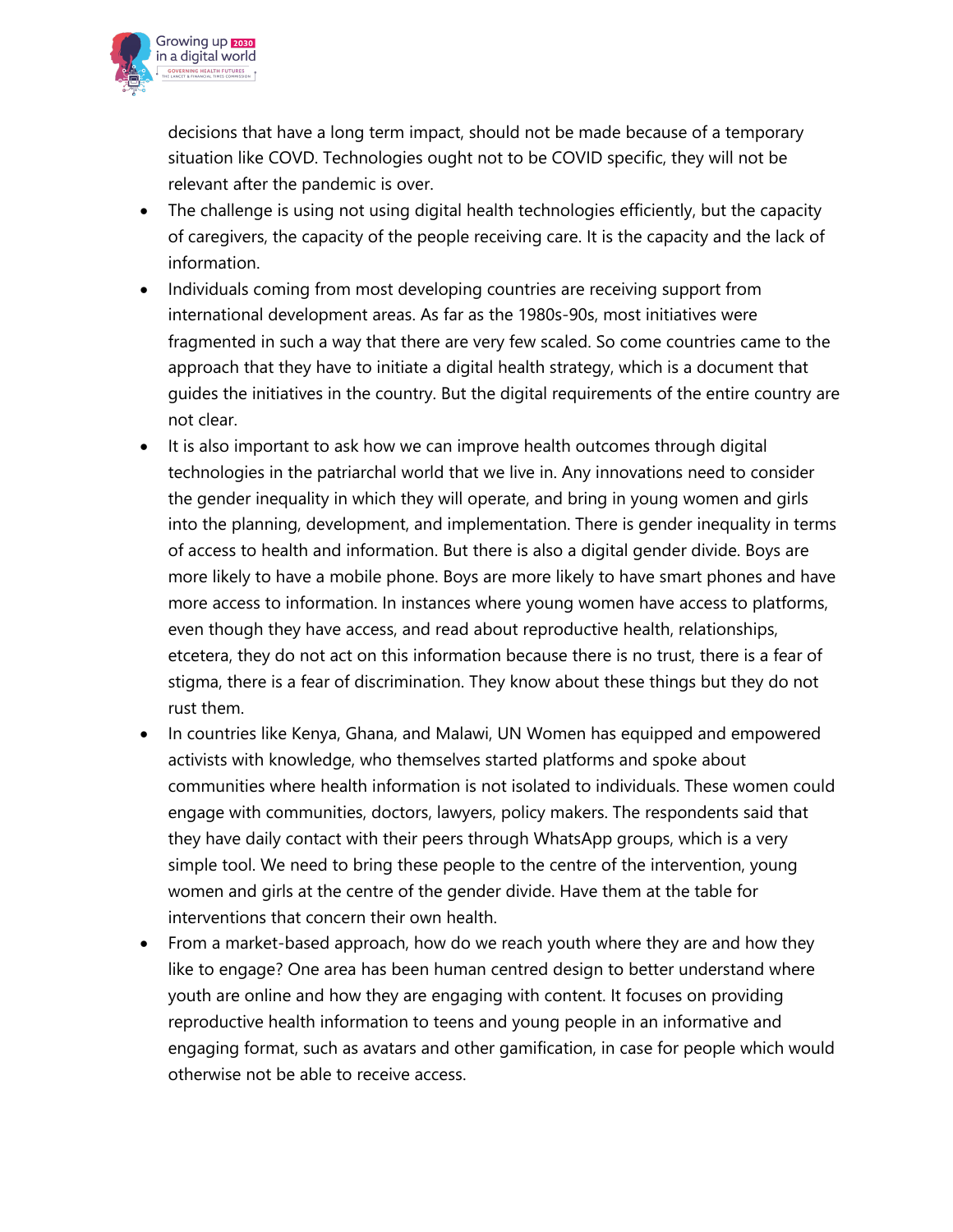

- Youth actors can be some of the capacity builders that we are looking for on the continent. They can show us the way that access can help us increase access to more users. They understand their needs best.
- From a regulatory perspective, the balance between regulation and innovation is important. For the government it is the convergence of digital technologies, and health, and health care, in order to enhance health care. So for regulation it has to be digital health. In Kenya there are 15 laws and policies that govern the space, and this could be a regulatory nightmare and minefield. The 6 key areas that have to be considered are i) what is licensed, ii) how do you govern data, iii) how do you deal with legal prescriptions, v) what is the compliance with lab services, and more. Innovation may be running ahead of innovation. So our proposal is thinking about a sandbox idea where you recognize and test some of those. Thinking the same way as Mpesa did, where the regulators enabled. There wasn't a deliberate sandbox but it was the same principal. If you sandbox, enable people to test, learn, and then refine regulation.
- One key thing is that digital health has everything to do with technology, and everything to do with health care. Every tool that doctors would carry in their bag, digital is one more, just like the stethoscope. What this should do is increase access for the care providers so that we can empower patients. But what is clear as well to me is that health care is a relationship between the patient and the care giver. That relationship is what has to be fostered. Anything that develops that relationship improves health care and improves outcomes. That relationship is what has to be the focus of digital health care. Hospitals, labs, testing machines are just diagnostic. Even the placebo effect that it has is to do with the trust with the doctor. We focused a lot on the video element, we have tried to see how we can have video between patient and caregiver, because it allows more communication through nonverbal communication. When the video element comes into the conversation, what we do to bridge the gap of inability of patients to be able to access is that we actually begin with resource centres, the model we have adopted is a facility based telemedicine. What we did last year with a grant from Pfizer is to show how we enable a level 2 health centre which had internet in only two rooms and we started that room as a digital diabetes and hypertension clinic. They would refer those patients that needed a physician on a weekly basis to that clinic. We were able to see those patients visually and verbally, make prescriptions and have medicine delivered. The human centred design is really key. That human centred design is something that we learned at the spring accelerator.
- Definitely in terms of creating that enabling environment, policy in regards to setting the right incentives for leveraging digital health solutions is key. One example from our space on the policy level or industry coming together, in our case when you look at symptom checking and the technologies that are out there, it is important to have the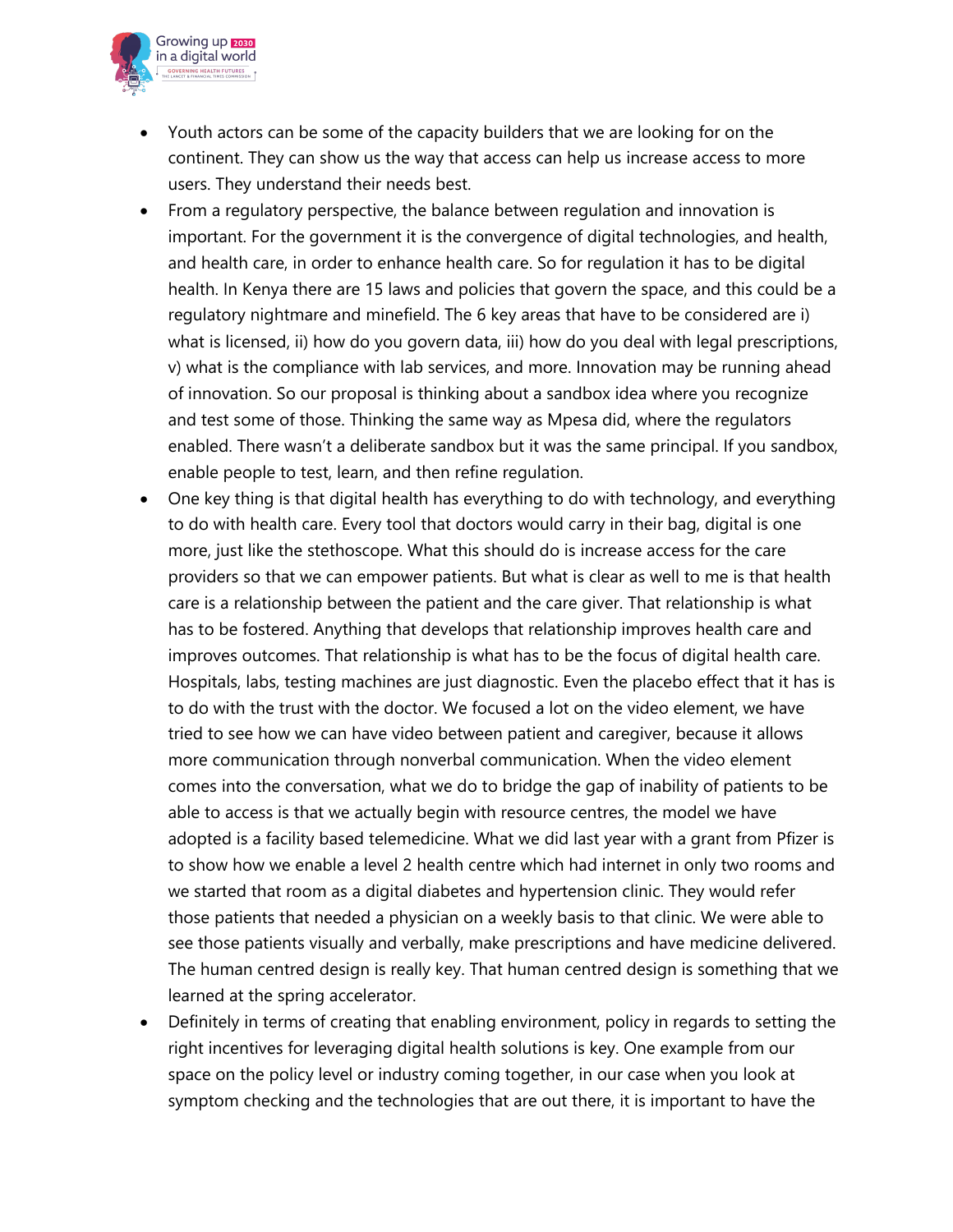

regulatory frameworks in place in order to ensure policy makers and decision makers on the health side have the right guidance. This is on a local level, a regional level and a global level to create the environment for these tools to be able to be leveraged. This differentiation between digital health versus health. It is a means to and to accomplish better health outcomes.

- Three quick points: if you are doing accessibility it is also about affordability. In the African context people need to put more focus on UHC. Digital health, of course people have mobile phones, btu it is a shame if people can't afford the health care. People are very poor. Second, there is an importance to regulations. Without these people get nervous about what the regulation is, and what they will do. So both the investor and implementer are clear on what the regulations are. The final thing is about data. In many countries, at least seeing this in Africa people are very conscious on where data is stored. It is important because you are looking at the security of the data. If that is the intention, you have to think about is my data better stored in the country or in the cloud. All these people that have AWS and more secure data, there is a conversation of physical and country location of data.
- Telemedicine projects are not sustainable because they become the point of compensation. For instance, a specialist sitting in health centre A attending a remote patient in location Z, the consultation allowance is being paid by insurance is paid to location Z, but the specialist in a remote area is not paid anything. So it prescribes them to come, but they are not being compensated by the time.
- As the innovators we must actively engage with the policy and regulators. If you look at the parallels with Mpesa, the private sector played a very proactive role. If you leave it only to the policy makers they may not have the insights that we have to do good. Innovation will only unleash the value if it reaches scale. What enables us to unleash the power of innovation is to have meaningful analyses of this data.
- If we look at the various points around the ethical application of technology. There are concerns about why data is hosted from mobile phones offshore. But upon assessment of local hosting options, it is found that hosting in country is more expensive and leads to lower quality of service. But if you think about all of these challenges they are to do with the regulatory and policy framework is not anywhere near catching up with the technology and knowledge of the players. The people at this table, when the sit down with public sector, they have more knowledge. So until the implementation side of things begins to invest in building capacity in lawmakers we will continue to have a regulatory framework that stifles innovation. So we might want to think about a new PPP, not money or contracts but knowledge changing hands so that your business can strive.
- On the policy comments there also needs to be a lot of investments building the number of people working in ICT in the ministries. Everything is digital now, so that investment is